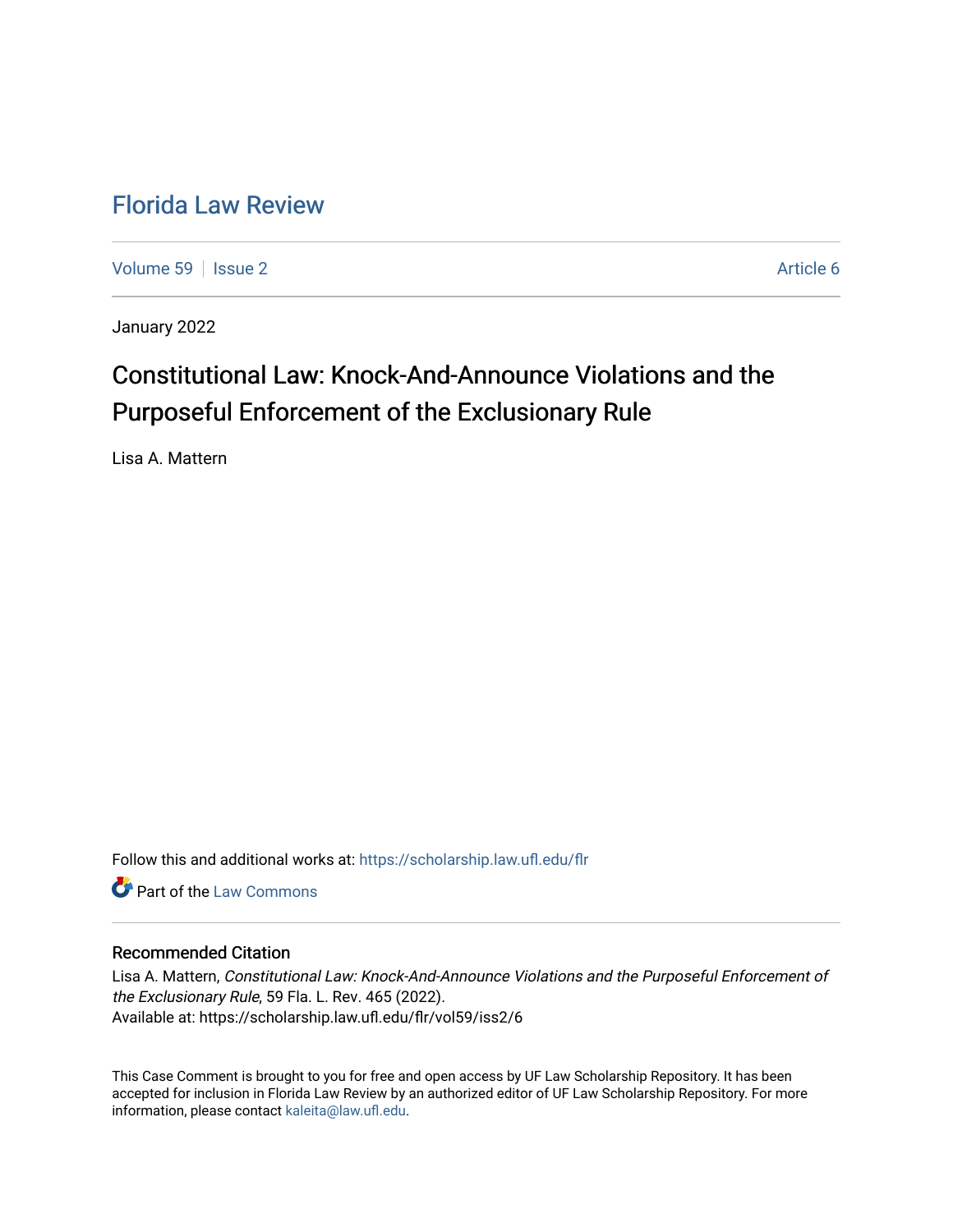## CONSTITUTIONAL LAW: KNOCK-AND-ANNOUNCE VIOLATIONS AND THE PURPOSEFUL ENFORCEMENT OF THE EXCLUSIONARY RULE

## *Hudson v. Michigan,* 126 **S.** Ct. 2159 (2006)

## *Lisa A. Mattern\**

Officers obtained a warrant to search for drugs and firearms in Petitioner's home.' Although the officers announced their presence, they waited only three to five seconds before entering the unlocked residence.<sup>2</sup> Once inside, they discovered large quantities of drugs and a loaded firearm.3 Petitioner argued that the premature entry violated his Fourth Amendment rights, and he moved to suppress the evidence obtained in the search.' The trial court granted his motion, but the Michigan Court of Appeals reversed, holding that even when the knock-and-announce rule is violated, suppression is unnecessary when the search is conducted pursuant to a valid warrant.<sup>5</sup> Petitioner was then convicted of drug possession and appealed to the United States Supreme Court.<sup>6</sup> The Michigan Court of Appeals affirmed his conviction and the Michigan Supreme Court declined review.7 The United States Supreme Court granted certiorari,<sup>8</sup> and, in affirming the Michigan Court of Appeals' decision, HELD that knock-and-announce violations do not trigger the exclusionary rule.<sup>9</sup>

The Fourth Amendment, in relevant part, provides that "[t]he right of the people to be secure in their persons, houses, papers, and effects, against unreasonable searches and seizures, shall not be violated."<sup>10</sup> The

\* This Comment is dedicated to my parents, Ken and Kathy Mattern, for their guidance, encouragement, and love.

1. Hudson v. Michigan, 126 S. Ct. 2159, 2162 (2006).

*2.* Id.

*4.* Id.

*5.* Id.

*6.* Id. Petitioner was sentenced to eighteen months of probation. People v. Hudson, No. 246403, 2004 WL 1366947, at **\*1** (Mich. Ct. App. June 17, 2004), *affid,* 126 **S.** Ct. 2157 (2006). On appeal, Petitioner once again raised his Fourth Amendment claim. *Hudson,* 126 S. Ct. at 2162.

*7. Hudson,* 126 S. Ct. at 2162.

*8.* Id.

9. *Id.* at 2165.

**10. U.S.** CONST. amend. IV. *See generally* David E. Steinberg, *The Original Understanding of Unreasonable Searches and Seizures,* 56 FLA. L. REv. 1051, 1062-71 (2004) (providing a detailed history of the adoption of the Fourth Amendment in the U.S. Constitution).

*<sup>3.</sup>* Id. Cocaine rocks were found in Petitioner's pocket, and the loaded gun was discovered between the cushion and the armrest of the chair where he was sitting. Id.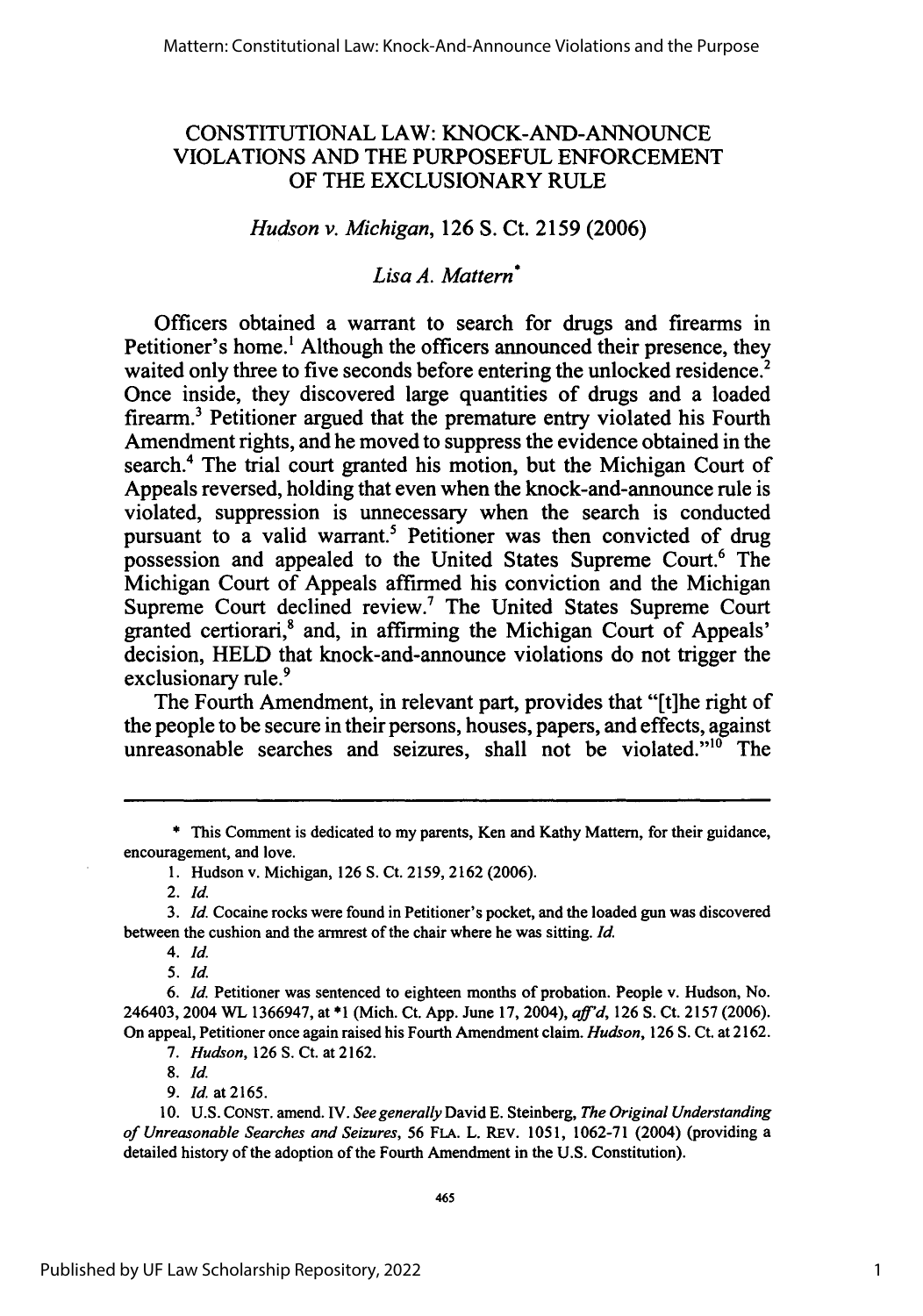*FLORIDA LAWREVIEW*

Amendment does not state how courts should protect this right. **"** However, in *Weeks v. United States*,<sup>12</sup> the Court decided that evidence seized in violation of the Fourth Amendment could be excluded in a federal criminal trial.'3 This exclusion deters police from violating the Fourth Amendment when gathering evidence.<sup>14</sup> The Court later applied this exclusionary rule to the states as well.<sup>15</sup> Since the *Weeks* decision, the Court has attempted to clarify the scope of the exclusionary rule.<sup>16</sup>

*In United States v. Leon,'7* the Court considered whether the exclusionary rule should apply to evidence obtained when officers conduct a search in reasonable reliance on an ultimately invalid warrant.<sup>18</sup> Although the search in this case violated the Fourth Amendment because of the invalid warrant, the Court held that the evidence obtained should not have been excluded.<sup>19</sup> The Court found that whether a person's Fourth Amendment rights were violated was a separate issue from whether to apply the exclusionary rule,<sup>20</sup> a rule which imposes great social costs.<sup>2</sup>

The Court found that these social costs should be balanced with the potential deterrence benefits,  $^{22}$  and that the exclusionary rule should apply only when its remedial objectives are best served.<sup>23</sup> Applying this balancing test, the Court considered whether the connection between the police misconduct and the evidence obtained was so attenuated that applying the exclusionary rule would no longer serve the constitutional

15. *See* Mapp v. Ohio, 367 U.S. 643, 655 (1961) (holding that all evidence obtained in a search or seizure contrary to the Fourth Amendment should be excluded in state, as well as federal, criminal proceedings).

*16. See, e.g., Leon,* 468 U.S. at 905-06 (discussing the Court's evolving understanding ofthe exclusionary rule).

17. 468 U.S. 897 (1984).

18. *Id.* at 900. The District Court for the Central District of California determined that the supporting affidavit, which contained police observations of the respondents, was insufficient to establish probable cause. *Id.* at 900, 902-03.

19. *Id.* at 905.

20. *Id.* at 906 (quoting Illinois v. Gates, 462 U.S. 213, 223 (1983)).

23. *Leon,* 468 U.S. at **908** (quoting United States v. Calandra, 414 U.S. **338,** 348 (1974)).

*<sup>11.</sup> See* U.S. CONST. amend. IV.

<sup>12. 232</sup> U.S. 383 (1914).

<sup>13.</sup> *See id.* at 393 (stating that if the Court allowed illegally seized evidence to be used against a defendant "the protection of the [Fourth] Amendment, declaring his right to be secure against such searches and seizures, is of no value, and, so far as those thus placed are concerned, might as well be stricken from the Constitution").

<sup>14.</sup> *See, e.g.,* United States v. Leon, 468 U.S. 897, 906-07 (1984) (stating that the exclusionary rule protects the rights guaranteed **by** the Fourth Amendment with its deterrence benefits).

<sup>21.</sup> The Court stated that the exclusionary rule's substantial costs result from the fact that the guilty "may go free or receive reduced sentences" due to suppression of evidence against them. *Id.* at 907.

<sup>22.</sup> *See supra* note 14 and accompanying text.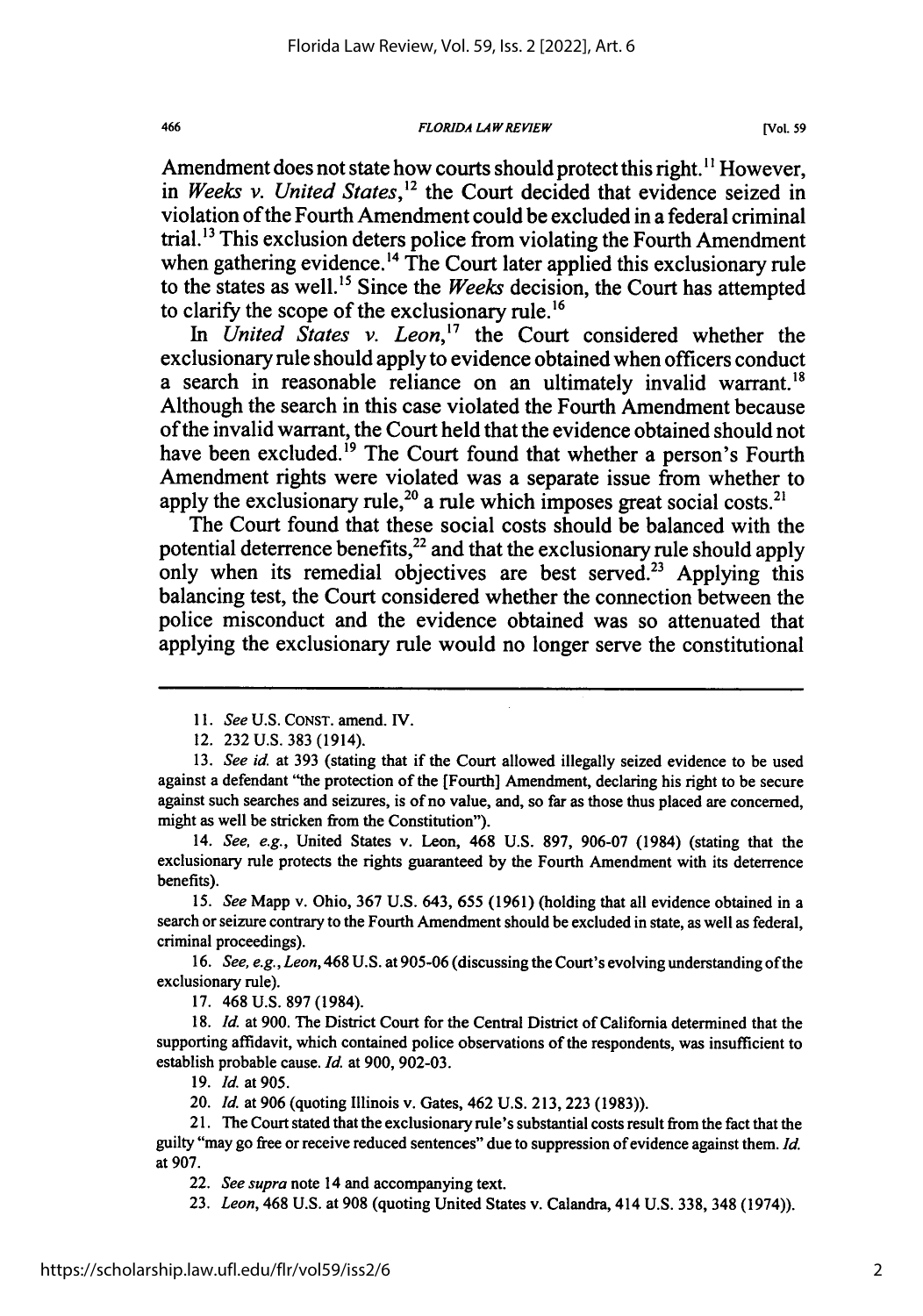**CASE COMMENT**

467

principles it was designed to protect.<sup>24</sup> When such attenuation exists, trial courts may decline to apply the exclusionary rule.<sup>25</sup>

In his concurring opinion, Justice Blackmun stressed the provisional nature of the exclusionary rule's effect.<sup>26</sup> He stated that the impact of exclusionary rule decisions will be tested **by** real-life police enforcement, and that these decisions may be revisited if needed.<sup>27</sup> The scope of the rule, Justice Blackmun asserted, is thus always subject to change with judicial understanding of the rule's effects. $^{2i}$ 

Six years later, in *New York v. Harris*<sup>29</sup> the Court reiterated its conclusion in *Leon* that the exclusionary rule does not apply to everything that might deter illegal searches.30 In *Harris,* officers entered the respondent's residence to make an arrest.<sup>31</sup> The arresting officers, however, entered respondent's home without consent and without a warrant, an established violation of the Fourth Amendment.<sup>32</sup> After the illegal arrest, the respondent signed a written inculpatory statement at the police station.<sup>33</sup> The statement was ruled admissible evidence, and respondent was convicted. 34 The New York Court of Appeals reversed and ruled that the inculpatory statement should have been excluded as the fruit of an illegal search.<sup>35</sup> The Court granted certiorari and reversed the Court of Appeals' decision.<sup>36</sup>

In reaching its decision, the Court considered the purpose of the rule against such entries.37 It found that the rule's purpose was to protect the

31. *Id.* at 15.

20071

<sup>24.</sup> *Id.* at 911 (quoting Brown v. Illinois, 422 U.S. 590, 609 (1978) (Powell, J., concurring in part)). Even if there was some police misconduct, if that misconduct was attenuated from the evidence obtained, imposing the social costs of the exclusionary rule may not be justified. *Id.*

<sup>25.</sup> *Seeid.* at911,913.

<sup>26.</sup> *Id.* at **928** (Blackmun, **J.,** concurring).

<sup>27.</sup> *Id.*

<sup>28.</sup> *Id.*

<sup>29. 495</sup> U.S. 14 (1990).

<sup>30.</sup> *See id.* at 20.

**<sup>32.</sup>** *Id.* at 15-16; *see also* Payton v. New York, 445 U.S. **573,602-03** (1980) (holding that the Fourth Amendment requires officers to obtain an arrest warrant before making an arrest in the home).

*<sup>.33.</sup> Harris,* 495 **U.S.** at **16.** The respondent signed the inculpatory statement roughly one hour after he was arrested illegally. *Id.* at 24 (Marshall, **J.,** dissenting). The officers may have chosen not to obtain a warrant before making the arrest because under New York's right-to-counsel laws, their chances of questioning the respondent without an attorney were greater if they did not first have an arrest warrant. Alan **C.** Yarcusko, Note, Brown *to* Payton *to* Harris: *A Fourth Amendment Double Play by the Supreme Court,* 43 **CASE** W. RES. L. REv. **253,** 254 **(1992).**

<sup>34.</sup> *Harris,* 495 **U.S.** at **16.** Respondent was convicted of second-degree murder. *Id.*

**<sup>35.</sup>** *Id.* at **16-17.**

**<sup>36.</sup>** *Id.* at **17, 21.**

**<sup>37.</sup>** *Id.* at **17.**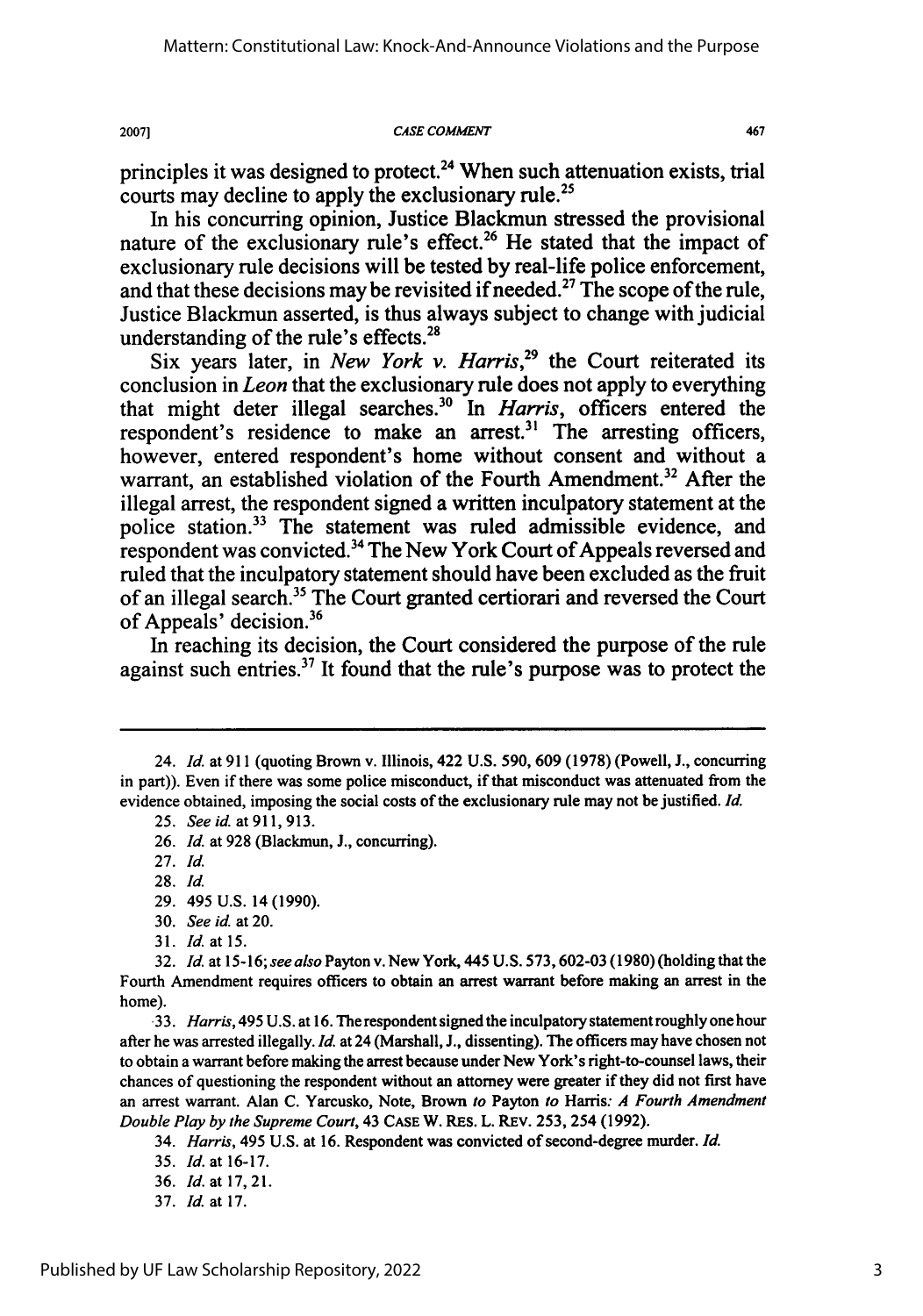*FLORIDA LAWREVIEW*

integrity of the home—not statements made to police outside the home.<sup>38</sup> For example, if the police had collected evidence inside the house after their illegal entry, that evidence would have been excluded.<sup>39</sup> However, the rule's purpose of protecting the integrity of the home would not be served by excluding a statement made elsewhere.<sup>40</sup> Therefore, the Court held that the exclusionary rule does not apply to a statement made outside a home after an illegal in-home arrest.<sup>41</sup>

Five years after *Harris,* the Court decided another Fourth Amendment case, *Wilson v. Arkansas.42 In Wilson,* the Court dealt with the commonlaw knock-and-announce rule after officers with a warrant identified themselves as they entered an unlocked residence to search for drugs.<sup>43</sup> The Court concluded that the knock-and-announce rule, which normally required officers to knock and announce their presence before entering the location of a search,<sup>44</sup> formed part of the reasonableness standard of the Fourth Amendment.<sup>45</sup> In reaching this decision, the Court considered the common-law justifications for the rule: protecting the home from destruction and preventing surprised residents from attacking officers.<sup>46</sup>

43. *Id.* at 929. Officers discovered both drugs and a firearm inside the petitioner's residence. *Id.* Officers also found the petitioner flushing marijuana down the toilet. *Id.* Officers then arrested the petitioner and charged him with delivery and possession of marijuana, delivery of methamphetamine, and possession of drug paraphernalia. *Id.* at 929-30. He was found guilty of all charges and sentenced to thirty-two years in prison. *Id.* at 930.

44. Neither the Court nor the common law ever required officers to knock and announce their presence in all circumstances. *Id.* at 934. On the contrary, because the common-law rule was based, in part, on the idea that harm and destruction would be minimized by knocking and announcing before entering, the rule would not apply if the opposite was true in a situation. *Id.* at 935-36. Along with this threat-of-danger exception, the Court also stated that the knock-and-announce rule would not apply when officers pursue an escaped prisoner or when there is a risk that evidence will be destroyed if police officers announce themselves before entering. *Id.* at 936; *see also* Richards v. Wisconsin, 520 U.S. 385,394 (1997) (declaring that an officer must have reasonable suspicion that adhering to the knock-and-announce rule would be dangerous, futile, or lead to the destruction of evidence for a no-knock entry to be acceptable).

45. *Wilson,* 514 U.S. at 930.

46. *Id.* at 931-33. The common law presumed that if people had notice that officers were entering their homes, citizens would obey the law and not resist the officers' efforts. *Id.* at 931-32. The Court stated that the knock-and-announce rule may date back as far as 1275 in English law. *Id.* at 932 n.2. The Framers of the Constitution probably considered the knock-and-announce rule part of the Fourth Amendment's reasonableness test because it was such a common rule with a long history. *Id.* at 934. *See* generally Todd Witten, Note, Wilson v. Arkansas: *Thirty Years after Ker the Supreme Court Addresses the Knock and Announce Issue,* **29** AKRON L. REV. 447,449-57 **(1996)** (providing a detailed history of the knock-and-announce rule throughout English and American law).

<sup>38.</sup> *Id.*

<sup>39.</sup> *Id.* at 20. The Court stated that excluding evidence gained directly from the illegal arrest would serve to vindicate the arrest-in-home rule from *Payton. Id.*

<sup>40.</sup> Id.

<sup>41.</sup> *Id.* at **21.**

<sup>42. 514</sup> U.S. 927 (1995).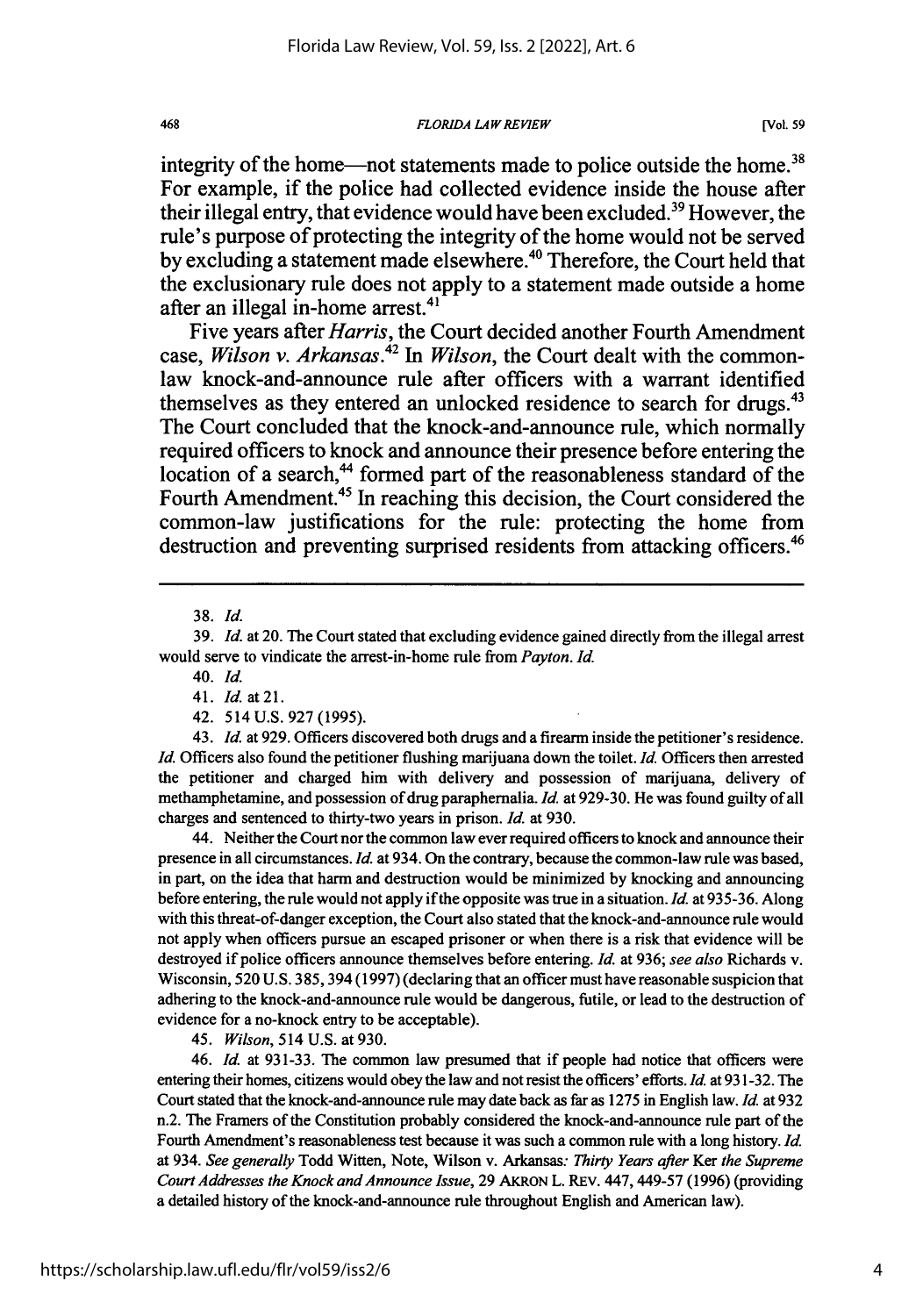*CASE COMMENT*

469

However, unlike the decisions in *Leon* and *Harris,* the Court in *Wilson* specifically declined to decide whether a knock-and-announce violation implicates the exclusionary rule.<sup>47</sup>

More than a decade after *Wilson,* the Court in the instant case used the analyses from *Leon and Harris,* among other cases, to confront finally the issue of whether the exclusionary rule should apply to knock-andannounce violations.48 The majority reiterated the findings in *Leon* that the exclusionary rule imposes profound social costs and should be used only as a last resort.<sup>49</sup> The instant Court rejected any notion that all Fourth Amendment violations trigger the exclusionary rule.<sup>50</sup> It cited the analysis in *Leon* finding that the violation and the rule are separate issues.<sup>51</sup>

The majority then focused on the belief that the penalties for a law's violation must relate to the purpose of that law.52 The instant Court stated that attenuation, as discussed in *Leon,53* occurs when the interests of a law are not served by suppressing evidence.54 The instant Court cited *Harris* as an example: Because suppressing the illegally seized evidence in that case did not serve the purpose of the law, the evidence was not excluded.<sup>55</sup>

The instant Court did not reconsider the holding in *Wilson* and accepted that the entry in the instant case violated the knock-and-announce rule.<sup>56</sup> The instant Court did, however, examine the interests that the knock-andannounce rule is intended to protect.<sup>57</sup> First, the Court discussed the interest in protecting human life and limb.<sup>58</sup> The Court reasoned that a person surprised by sudden police entry might react violently.<sup>59</sup> Second, the knock-and-announce rule is designed to protect property.<sup>60</sup> Finally, the instant Court recognized the interest in protecting the rights of people to

**2007]**

52. *Id.*

*<sup>47.</sup> Wilson,* 514 U.S. at 937 n.4. The question whether the exclusionaryrule should applywas not addressed by the lower court and was not a part of the question on which the Court granted certiorari. *Id.* Therefore, the Court declined to address the rule's application. *Id.*

<sup>48.</sup> Hudson v. Michigan, 126 S. Ct. 2159, 2162 (2006).

<sup>49.</sup> *Id.* at 2163.

*<sup>50.</sup> Id.*

<sup>51.</sup> *Id.* at 2164 (quoting United States v. Leon, 468 U.S. 897, 906 (1984)).

<sup>53.</sup> United States v. Leon, 468 U.S. 897, 911, 913 (1984).

<sup>54.</sup> *Hudson,* 126 **S.** Ct. at 2164.

<sup>55.</sup> *Id.* at 2164-65 (citingNew York v. Harris, 495 U.S. 14,20(1990)); *seesupra* notes 37-41 and accompanying text.

<sup>56.</sup> *Hudson,* 126 S. Ct. at 2163. Michigan had already conceded that there was a knock-andannounce violation. *Id.*

<sup>57.</sup> *Id.* at2165.

<sup>58.</sup> *Id.*

<sup>59.</sup> Id.

<sup>60.</sup> *Id. But see* United States v. Ramirez, 523 U.S. 65, 67-68 (1998) (holding that a no-knock entry does not require a higher standard than reasonable suspicion when property is destroyed during the entry).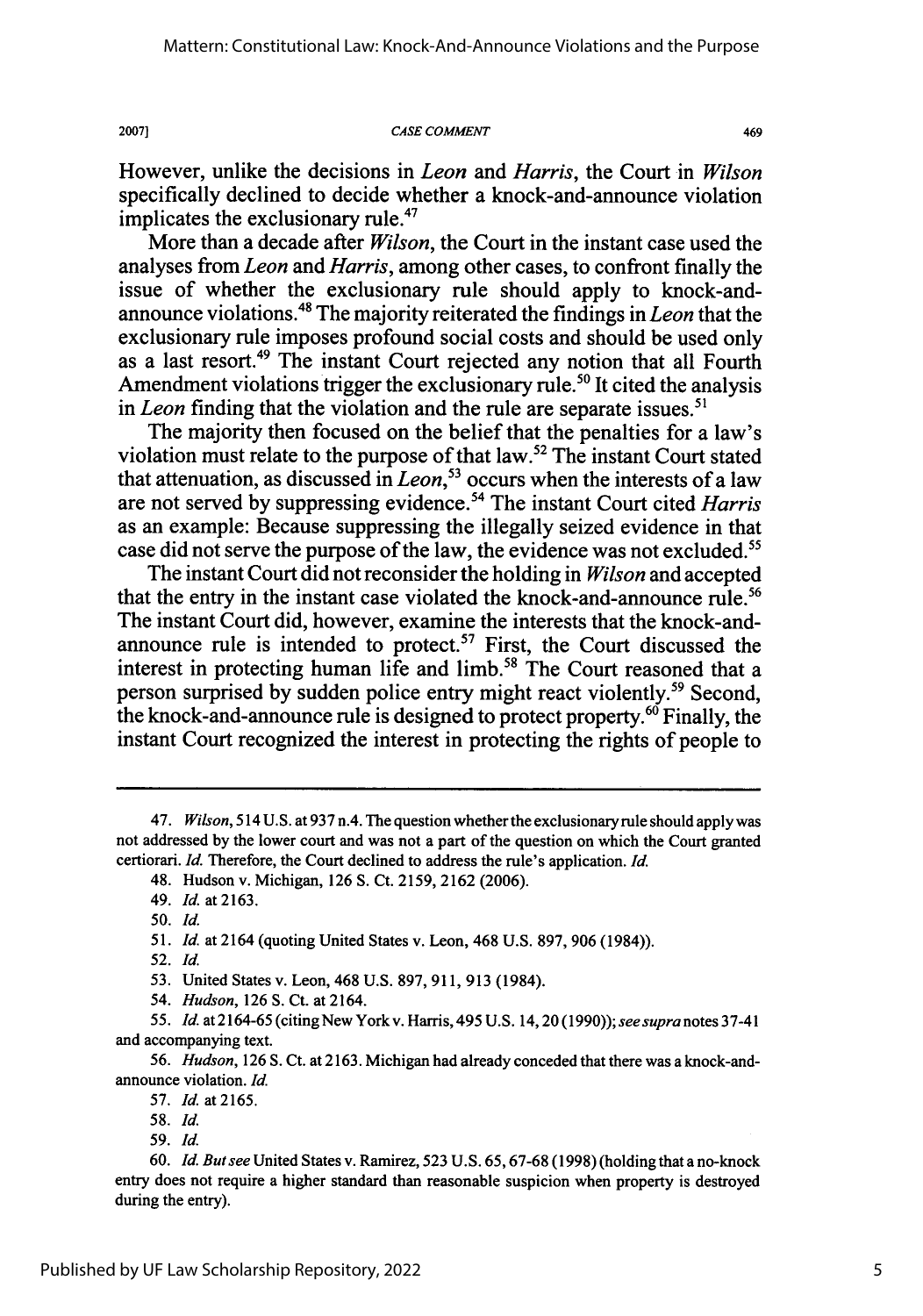*FLORIDA LA W REVIEW*

prepare themselves for police intrusion.<sup>61</sup>

The majority found that the knock-and-announce rule does not protect an interest in shielding evidence from the government.<sup>62</sup> The instant Court remarked that while people have a right to privacy for themselves, their homes, and their effects before a warrant is issued, that right does not continue after police obtain a warrant.<sup>63</sup> Because the interests implicated in the instant case were the three knock-and-announce interests discussed above and were, therefore, not related to the evidence obtained, the instant Court held that the exclusionary rule should not apply.<sup>64</sup>

After reaching this decision, the majority reasoned that the exclusionary rule has never been used when the social costs of application outweigh the deterrence benefits, as the instant Court believed they did in this case." Also, **the** instant Court suggested other means to deter knockand-announce violations, such as civil lawsuits, which would be less costly to society than suppression.<sup>66</sup> Finally, the plurality<sup>67</sup> concluded by comparing the instant case with three other cases, including *Harris,* in which evidence obtained after an illegal entry was held not to be the fruit of an illegal search.<sup>68</sup>

470

*65. Id.* The instant Court stated that the costs of applying the exclusionary rule to knock-andannounce violations include the release of potentially dangerous criminals back into society and a flood of litigation from criminal defendants viewing a knock-and-announce violation as a "getout-of-jail-free card." *Id.* at 2165-66. This might negatively affect police officers by causing them to wait longer than necessary in order to prevent triggering the exclusionary rule. *Id.* at 2166. The instant Court found that the deterrence benefits from applying the exclusionary rule to knock-andannounce violations would be minimal because officers with a warrant could not expect to obtain more evidence simply by ignoring the knock-and-announce rule. *Id.*

66. *Id.* at 2167-68; *see* 42 U.S.C. § 1983 (2000) (providing that a state actor may be civilly liable if that person deprives another of a constitutional right). The instant Court also suggested that internal police discipline effectively deters knock-and-announce violations. *Hudson,* 126 **S.** Ct. at 2168. *But see* Mapp v. Ohio, 367 U.S. 643, 656 (1961) (finding that excluding evidence is the only proven deterrent to police misconduct).

67. Justice Kennedy concurred in part and concurred in the judgment, but disagreed that *Segura v. United States,* 468 U.S. **796** (1984) and *New York v. Harris,* 495 U.S. 14 (1990), were as relevant as Justice Scalia, in the majority opinion, found them. *Hudson,* 126 S. Ct. at 2170-71 (Kennedy, **J.,** concurring). Therefore, Justice Kennedy refused to join the part of Scalia's opinion that addressed these cases. *Id.* at 2171.

68. *Hudson,* 126 S. Ct. at 2168-70 (majority opinion); *see* United States v. Ramirez, 523 U.S. **65,** 68-69 (1998) (finding that no Fourth Amendment violation occurred when officers broke a window to enter the defendant's home to conduct a search); *Harris,* 495 U.S. at 20 (refusing to apply the exclusionary rule to incriminating statements made outside of the home after an arrest-inhome violation); *Segura,* 468 U.S. at 813-14 (finding that the exclusionary rule should not apply

<sup>61.</sup> *Hudson,* 126 S. Ct. at 2165. For example, a person should have time to get out of bed or to get dressed before officers enter to conduct a search. *Id.*

<sup>62.</sup> *Id.*

<sup>63.</sup> *Id.*

<sup>64.</sup> *Id.*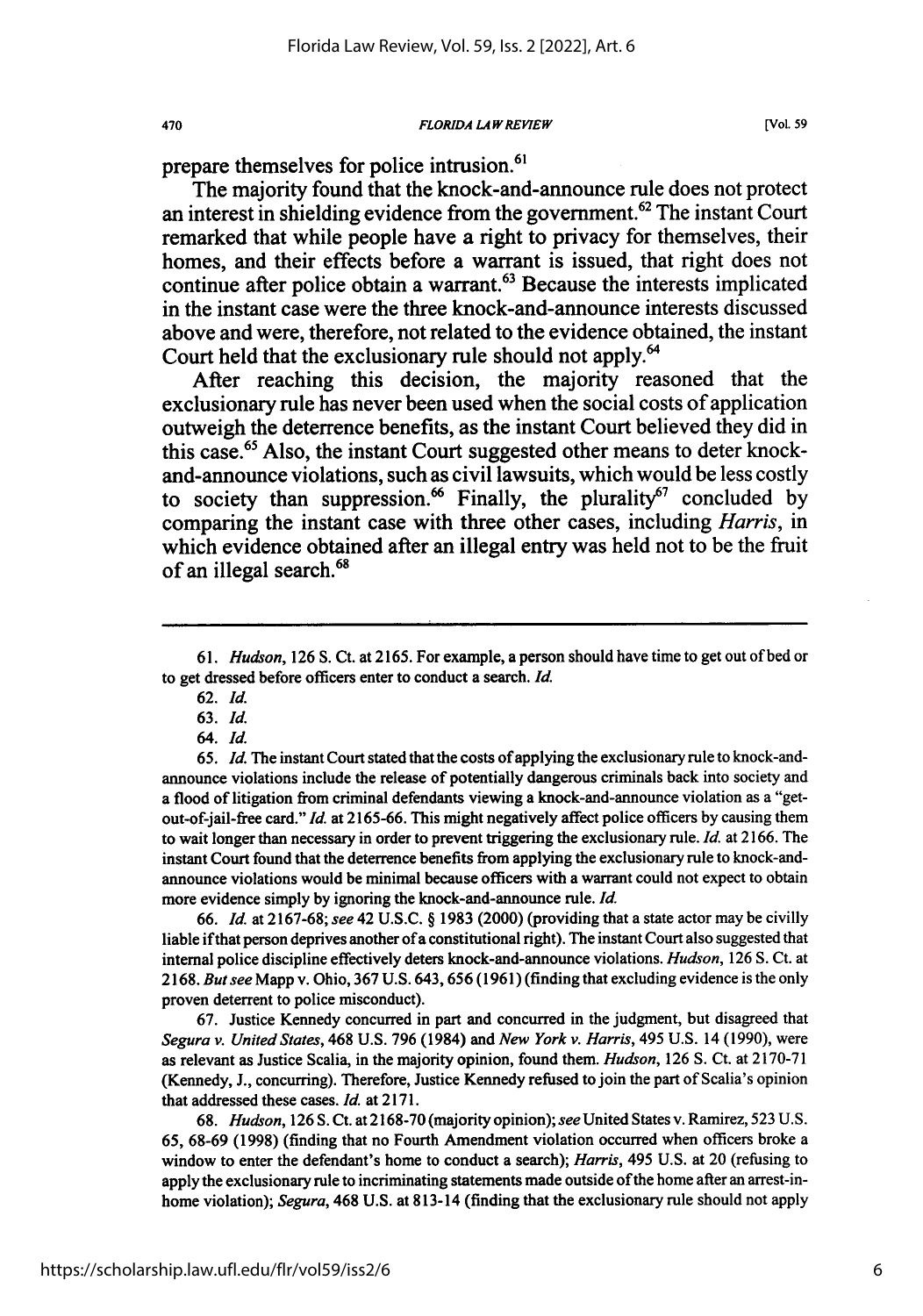2007]

#### *CASE COMMENT*

In a lengthy dissent, Justice Breyer criticized the majority for its interest-based approach to the exclusionary rule.<sup>69</sup> He asserted that focusing on the underlying interests of the knock-and-announce rule missed the point and lacked support.<sup>70</sup> Instead, the dissent argued that the deterrence purpose of the exclusionary rule requires suppression of evidence discovered during an unlawful search in all but two specific circumstances.<sup>71</sup>

With its decision, the instant Court narrows the scope of the exclusionary rule in a way consistent with both past precedent and rational public policy. 2 It places the rule's emphasis on the harm that results from police misconduct.73 The Court in *Harris* already established that the relationship between a law and the harm against which it was designed to protect is relevant to whether the exclusionary rule should apply.<sup>74</sup> The instant Court solidified the importance of this relationship by determining when the costly rule should be triggered.<sup>75</sup> In doing so, it narrowed the exclusionary rule's application to cases in which the harm that occurred relates to the evidence seized.76

As Justice Blackmun stated in his concurring opinion in *Leon,* the exclusionary rule is a Court-made rule subject to change with the Court's understanding about the rule's practical impact.<sup>77</sup> The instant Court considered the severe impact that excluding evidence based on a knockand-announce violation would have on society.<sup>78</sup> Its decision not to apply the exclusionary rule to knock-and-announce violations because the implicated interests did not relate to the seizure of evidence is especially logical in light of those potential impacts on society.<sup>79</sup> The Court should

72. *See id.* at 2163-65 (majority opinion).

73. *Id.* at 2166-67.

74. *See* New York v. Harris, 495 U.S. 14, 20 (1990).

75. *See Hudson,* 126 **S.** Ct. at 2165. The Court stated that "[s]ince the interests that *were* violated in this case have nothing to do with the seizure of the evidence, the exclusionary rule is inapplicable." *Id.*

76. *Id.*

78. *Hudson,* 126 **S.** Ct. at 2165-66.

79. *See id.*

when officers obtain a valid warrant after they enter a residence illegally).

<sup>69.</sup> *Hudson,* 126 **S.** Ct. at 2180 (Breyer, J., dissenting).

<sup>70.</sup> *Id.* at2181.

*<sup>71.</sup> Id.* at 2175-76. First, the dissent recognized that the exclusionary rule should not apply when its application would "not result in appreciable deterrence." *Id.* at 2175 (quoting United States v. Janis, 428 U.S. 433, 454 (1976)). Second, the dissent argued that the exclusionary rule should not apply when the issue is admissibility in non-criminal trials. *Id.* (citing Pa. Bd. of Prob. & Parole v. Scott, 524 U.S. 357, 364 (1998)). The dissent asserted that neither of these two exceptions was present in the instant case, and therefore the exclusionary rule should apply. *Id.* at 2176.

<sup>77.</sup> *See* United States v. Leon, 468 U.S. 897, 928 (1984) (Blackmun, J., concurring).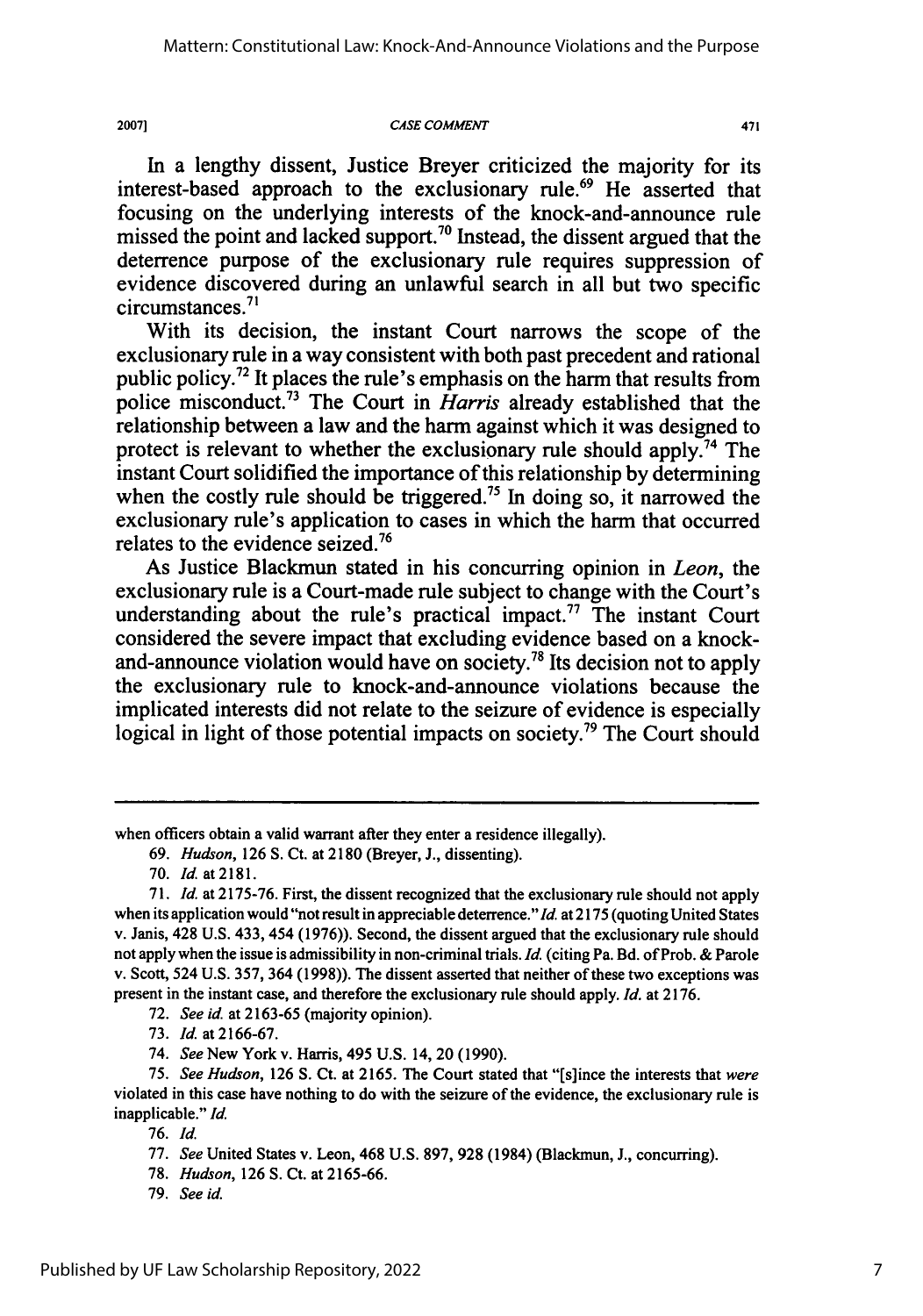**FLORIDA LAW REVIEW**

exclusionary rule in practice.<sup>81</sup> The interests that the instant Court states are protected by the knockand-announce rule are also mentioned in *Wilson.82* These common-law interests were central to the decision in that case to include the knock-andannounce rule as a part of the Fourth Amendment's reasonableness test.<sup>83</sup> Therefore, in the instant case, the majority's focus on these interests in determining whether the exclusionary rule should be triggered has support.<sup>84</sup>

To hold, as the dissent urges, that the interests underlying the exclusionary rule are without importance would set a dangerous precedent.<sup>85</sup> Common sense dictates that a rule's purpose is important to its enforcement.<sup>86</sup> The Court would adopt an overly expansive view of a rule with significant consequences if it held that the exclusionary rule applied even when the interest implicated does not relate to the seizure of evidence.<sup>87</sup> The instant Court correctly allows other deterrent measures, which are more suitable for the interests knock-and-announce violations implicate, to remedy those violations.<sup>88</sup> This decision both limits the use of the exclusionary rule and clarifies for future litigants that the Court considers a rule's purpose important to its enforcement.<sup>89</sup>

Furthermore, by focusing on the implicated interests and declining to apply the exclusionary rule, the instant Court in no way belittles the importance of the knock-and-announce rule.<sup>90</sup> Likewise, the Court in *Harris* did not downplay the significance of the arrest-in-home rule when it refused to exclude evidence obtained in a way that did not implicate that rule's interests.<sup>91</sup> Instead, the Court in the instant case said that although

<sup>80.</sup> *See Leon,* 468 U.S. at 928 (Blackmun, J., concurring).

<sup>81.</sup> *See Hudson,* 126 S. Ct. at 2163.

<sup>82.</sup> Wilson v. Arkansas, 514 U.S. 927, 931-32 (1995).

<sup>83.</sup> *Id.* at 930-31.

<sup>84.</sup> *Hudson,* 126 S. Ct. at 2165.

<sup>85.</sup> *See id.* at 2181-82 (Breyer, J., dissenting).

<sup>86.</sup> *See id.* at 2165 (majority opinion).

<sup>87.</sup> *See id.*

<sup>88.</sup> *Id. at2166-67. Seesupra* note66 and accompanying text(discussing alternative deterrent measures available).

<sup>89.</sup> *Hudson,* 126 S. Ct. at 2165.

<sup>90.</sup> *See id* Justice Kennedyemphasized in his concurring opinion that "[t]he Court's decision should not be interpreted as suggesting that violations of the requirement are trivial or beyond the law's concern." *Id.* at 2170 (Kennedy, **J.,** concurring).

<sup>91.</sup> New York v. Harris, 495 U.S. 14,20 (1990). Instead, the Court maintained that the main incentive for obeying the rule remained because evidence or statements obtained in the home after an illegal entry could be suppressed. *Id.*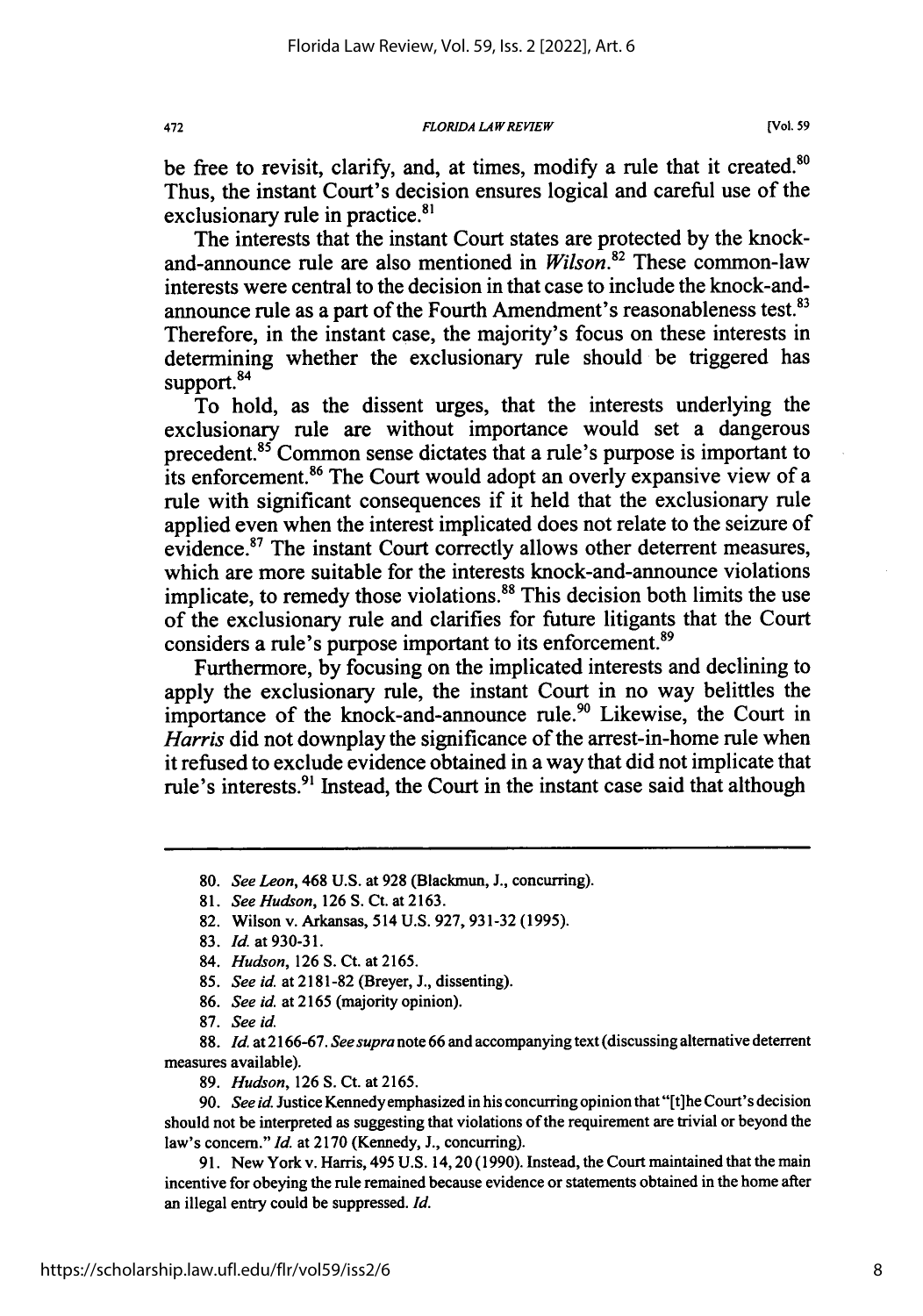2007]

#### **CASE COMMENT**

473

the exclusionary rule should not be applied, the officers who violated the Fourth Amendment may be subject to discipline or civil liability.<sup>92</sup>

The instant Court's confidence in other deterrent methods is practical.<sup>93</sup> As the instant Court notes, deterrent measures such as discipline within the police force have been used effectively for other, arguably more serious, offenses such as police brutality.94 Although the Court has been reluctant in the past to depend on deterrent methods other than exclusion,  $95$  by doing so this time, the Court shows an evolving faith in these methods.<sup>96</sup> Instead of constraining itself to decades-old assumptions about access to litigation and internal police disciplinary procedures, the Court effectively embraced Justice Blackmun's concurring opinion in *Leon97* and revisited these **<sup>98</sup>** assumptions.

**By** removing the exclusionary rule carrot in knock-and-announce violation cases, the Court also effectively reduced the burden the court system would have otherwise faced.<sup>99</sup> Indeed, considering that the knockand-announce rule requires officers to wait a reasonable amount of time after announcing themselves before entering, it could be difficult to prove in court exactly how long they waited.<sup>100</sup> The instant Court's decision reduces the burden on the courts to try to determine when the ramifications of a mistake might be detrimental to society.<sup>101</sup> Both the knock-andannounce rule and the exclusionary rule remain important Fourth

*95. See* Mapp v. Ohio, **367** U.S. 643, 656 **(1961)** (finding that excluding evidence was the only "effectively available" deterrent to police misconduct (citation omitted)).

96. *See Hudson,* **126** S. Ct. at 2167. The instant Court states that if it were to hold exclusion necessary here simply because exclusion was previously found to be necessary, it would be "forcing the public today to pay for the sins and inadequacies of a legal regime that existed almost half a century ago." *Id. But see* Cathy Young, Op-Ed., *Knocking on Door to Trouble,* **BOSTON GLOBE,** June **26, 2006,** at **All** (arguing that the trend in police enforcement over the last **fifty** years has actually been to become more militarized, not more respectful of a citizen's rights, and that civil litigation would still be an ineffective deterrent to knock-and-announce violations).

**97.** *See supra* notes **26-28** and accompanying text.

**98.** The instant Court noted that laws allowing civil litigation against municipalities for constitutional violations did not exist in the past. *Hudson,* **126 S.** Ct. at **2167.** Additionally, the instant Court asserted that police forces have increasingly emphasised internal police discipline. *Id.* at **2168.**

**99.** *See id.* at **2166.** The majority asserted that if it were to hold as the dissent urged, it would open the flood gates to litigation from defendants claiming a knock-and-announce violation in the search that led to their arrest. *Id.* at **2165-66.**

**100.** *Id.* at **2166.** The instant Court found that a reasonable wait time for the circumstances would be difficult to determine in court, as would the actual amount of time officers waited. *Id.*

**101.** *See supra* note **65** and accompanying text.

**<sup>92.</sup>** *Hudson,* **126** S. Ct. at 2166-67.

**<sup>93.</sup>** *See id.*

<sup>94.</sup> Id.